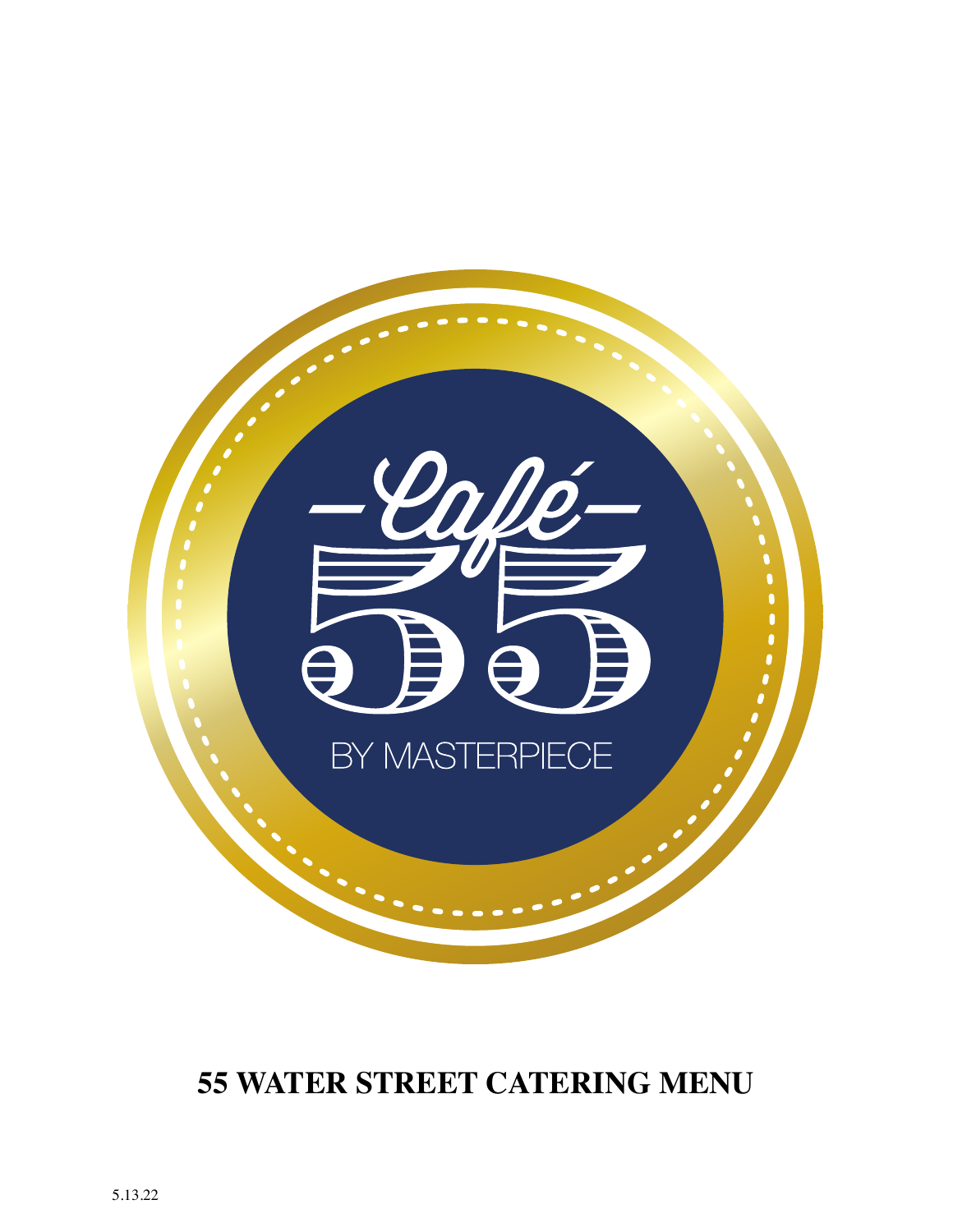# **BREAKFAST**

## **BREAKFAST**

Price is per person | 10 Person Minimum

| Let's get it going<br>Muffins, Scones, Bagels, Danish & Croissants<br>Cream Cheese, Butter, Jams & Jellies<br>Seasonal Fresh Fruit Platter<br>Freshly Brewed Coffee & Decaffeinated Coffee and Tea Selection.            | \$17.00 |
|--------------------------------------------------------------------------------------------------------------------------------------------------------------------------------------------------------------------------|---------|
| <b>Sunrise Start</b><br>Miniature Muffins, Scones, Bagels, Danish & Croissant<br>Cream Cheese, Butter, Jams & Jellies<br><b>Seasonal Fruit Platter</b><br>Freshly Brewed Coffee & decaffeinated Coffee and Tea Selection | \$19.00 |
| <b>BREAKFAST PLATTERS</b><br>Price is per person 1 10 Persons Minimum                                                                                                                                                    |         |
| Hand-Rolled Bagels & Smoked Salmon<br>Cream Cheese, Red Onion & Vine-Ripened Tomatoes                                                                                                                                    | \$17.50 |
| <b>Chef's Bakery Basket</b><br>Croissants, Danish, Muffins & Scones with Sweet Butter & Preserves                                                                                                                        | \$8.00  |
| <b>ADDITIONAL BREAKFAST</b><br>Pricing is per item   10 Piece Minimum                                                                                                                                                    |         |
| <b>Seasonal Sliced Fruit</b>                                                                                                                                                                                             | \$7.50  |
| <b>Fresh Cut Fruit &amp; Berries</b>                                                                                                                                                                                     | \$7.50  |
| <b>Organic Parfait Cups</b><br>House-Made Granola                                                                                                                                                                        | \$7.50  |
| <b>24 HOUR OATS</b>                                                                                                                                                                                                      | \$8.50  |
| Whole Milk   Greek Yogurt, Banana, Chia, House-Made Granola<br>Coconut Milk   Fresh Berries, Shredded Coconut, House-Made Granola<br>Almond Milk   Toasted Almonds, Honey, Raspberry, House-Made Granola                 |         |

## **BREAKFAST BEVERAGES** | **(10 persons minimum)**

| <b>House-Blend Coffee</b>   | \$5.00        |
|-----------------------------|---------------|
| <b>Decaffeinated Coffee</b> | \$5.00        |
| <b>Assorted Teas</b>        | <b>\$5.00</b> |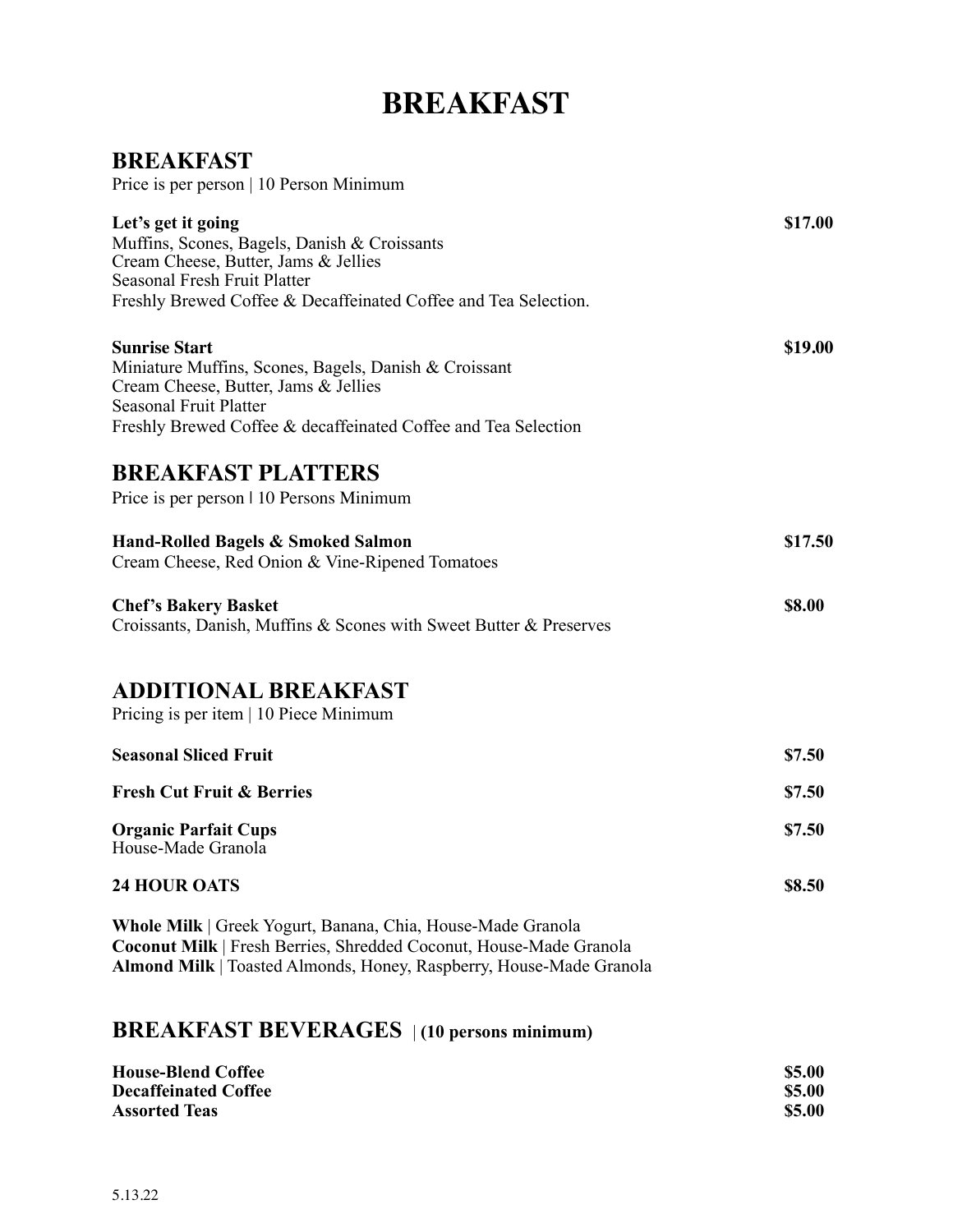## **HOT BREAKFAST PACKAGES**

Price is per person | 12 Person Minimum

| <b>Stay Healthy</b><br>Farm Fresh Scrambled Egg<br>Egg White Sandwiches on Whole Wheat English Muffins with & without Turkey Sausage<br>Fresh Fruit Platter, House-Made Yogurt Parfait<br>Freshly Brewed Coffee & Decaffeinated Coffee and Tea Selection | \$27.50       |
|----------------------------------------------------------------------------------------------------------------------------------------------------------------------------------------------------------------------------------------------------------|---------------|
| <b>All American</b><br>Farm Fresh Soft Scrambled Eggs, Applewood Bacon, Pork Sausage<br>Seasoned Breakfast Potatoes, Seasonal Fresh Fruit Platter<br>Freshly Brewed Coffee & Decaffeinated Coffee and Tea Selection                                      | \$26.50       |
| <b>HOT BREAKFAST SELECTIONS</b><br>Price is per person   12 Person Minimum                                                                                                                                                                               |               |
| <b>Chef's Breakfast Sandwich</b><br>A New York Kaiser Roll with Farm Fresh Soft Scrambled Eggs, Applewood Bacon<br>& American Cheese.                                                                                                                    | \$13.00       |
| <b>Healthy Choice</b><br>Scrambled egg Whites on Wheat Muffins, with Turkey Sausage                                                                                                                                                                      | \$12.50       |
| <b>Breakfast Wrap</b><br>Soft Scrambled Eggs, Cheddar Cheese, Home-Fried Potatoes & Tomatoes, Jalapeño Wrap                                                                                                                                              | \$12.50       |
| <b>QUICHE</b> I Served with Mixed Green Salad<br><b>Serves 8-10 Guests</b>                                                                                                                                                                               | \$179.00 Each |
| <b>Broccoli &amp; Cheddar</b><br>Apple & Cheddar<br>Lorraine   Bacon & Gruyere<br>Mushroom & Spinach<br><b>Savory Three Cheese</b><br>Spinach, Feta & Kale                                                                                               |               |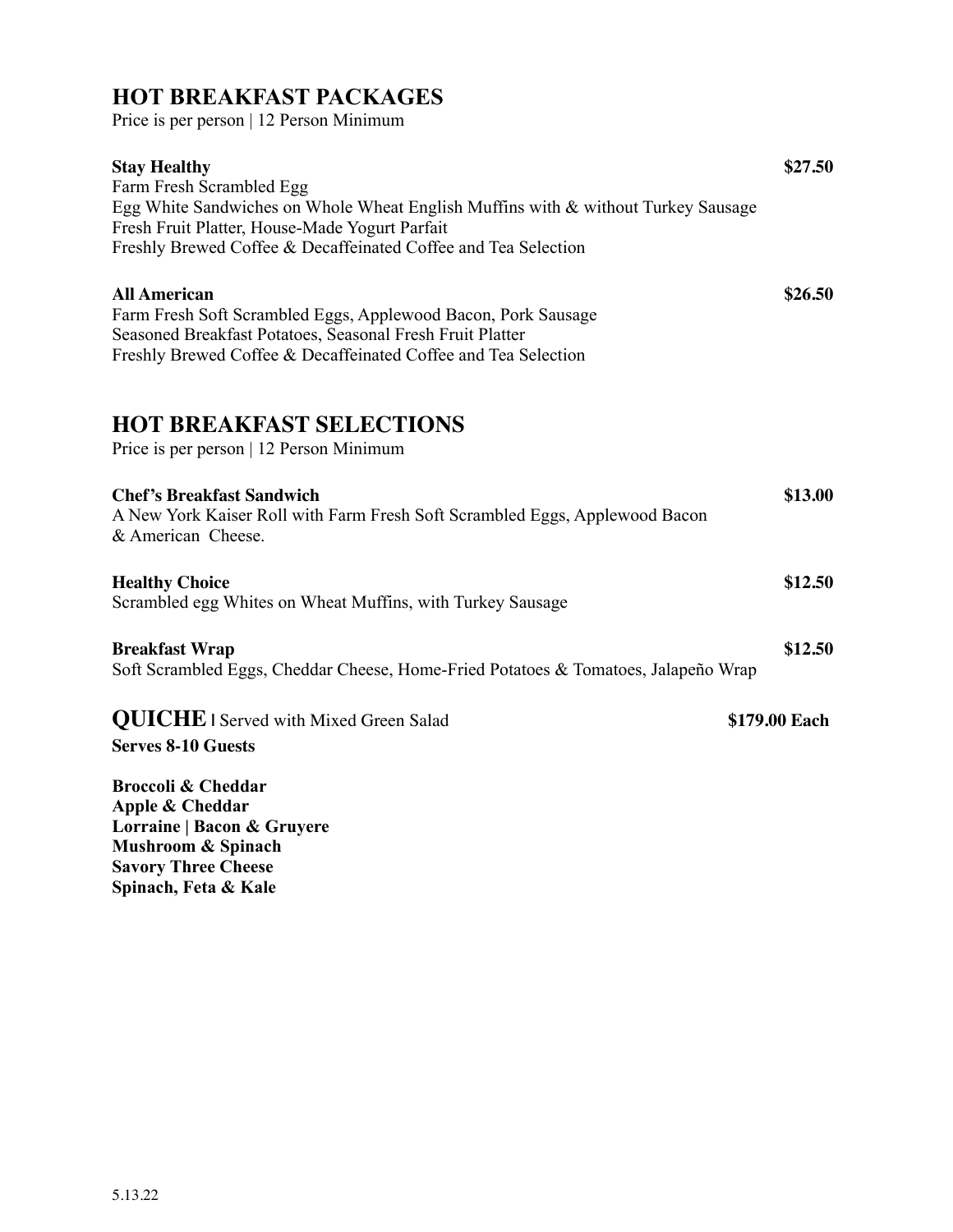## **SANDWICHES | WRAPS**

Price is Per person | 8 Person Minimum

#### **Chef's Four \$25.00**

Select Four Sandwiches or Wraps to Complete Your Platter Accompanied with Mixed Green Salad & Balsamic Vinaigrette, Assorted Chips & Freshly Baked Cookies

**The Italian Hero** | Genoa Salami, Cured Ham, Mortadella, Imported Provolone Cheese Hot Peppers, Shredded Lettuce, Tomatoes, Red Wine Vinegar & EVOO on a Semolina Sesame Roll

**Roast Beef |** Horseradish Cheddar Cheese, Green Leaf Lettuce, Vine- Ripened Tomatoes on Potato Bread

**Steak Sandwich** | Horseradish Spread, Shredded Lettuce & Tomato **Additional \$3.00 per** 

**Cuban** | Sliced Ham, Pork Shoulder, Dijonnaise, Pickles, Baguette

**Grilled Chicken Caesar Wrap |** Grilled Chicken, Romaine Lettuce, Croutons Caesar Dressing & Shaved Parmesan Cheese in a Honey Wheat Wrap

**Buttermilk Fried Chicken** | Pickles, Shredded Cabbage, Smoked Paprika Aioli, Whole Wheat Roll

**Chicken Salad |** Tomatoes, Lettuce on Cranberry Walnut Bread

**Chicken BLT Wrap** | Bacon, Lettuce, Tomato, Traditional Aioli, Flour Tortilla

**Cobb Salad Wrap |** Grilled Chicken, Bacon, Crumbled Bleu Cheese, Red Leaf Lettuce Tomatoes & Ranch Spread

**Cajun-Fired Chicken Breast |** Red Leaf Lettuce, Tomatoes, & Chipotle Dressing on a Tomato Wrap

**Fiesta Ranch Chicken Wrap** | Avocado, Black Beans, Bell Peppers Grilled Corn, Tomatoes Chipotle Cream, Whole Wheat Wrap

**Grilled Chicken Pesto** | Fresh Mozzarella, Tomato, Crushed Red Pepper Flakes, Pesto, Hoagie Roll

**Roasted Breast of Turkey |** Avocado, Field Greens, Provolone Cheese, Roasted Plum Tomatoes on Pretzel Roll

**Turkey Sandwich** | Applewood-Smoked Bacon, Sun-Dried Tomatoes, Baby Greens Cranberry Aioli, Toasted 7 Grain Bread

**Turkey Ruben Wrap** | Swiss Cheese, Cole Slaw, Russian Dressing, Flour Tortilla

**Healthy Tuna Wrap** | Assorted Peppers, Onion, Dijon Mustard and Lemon Juice in a Spinach Wrap

**Classic Tuna Fish Sandwich** | Diced Red & Green Bell Pepper, Mayonnaise, Lettuce, Tomato, Toasted Whole Wheat Bread

**Shrimp Tempura Wrap** | Chipotle Mayonnaise, Shredded Lettuce, Jalapeño Wrap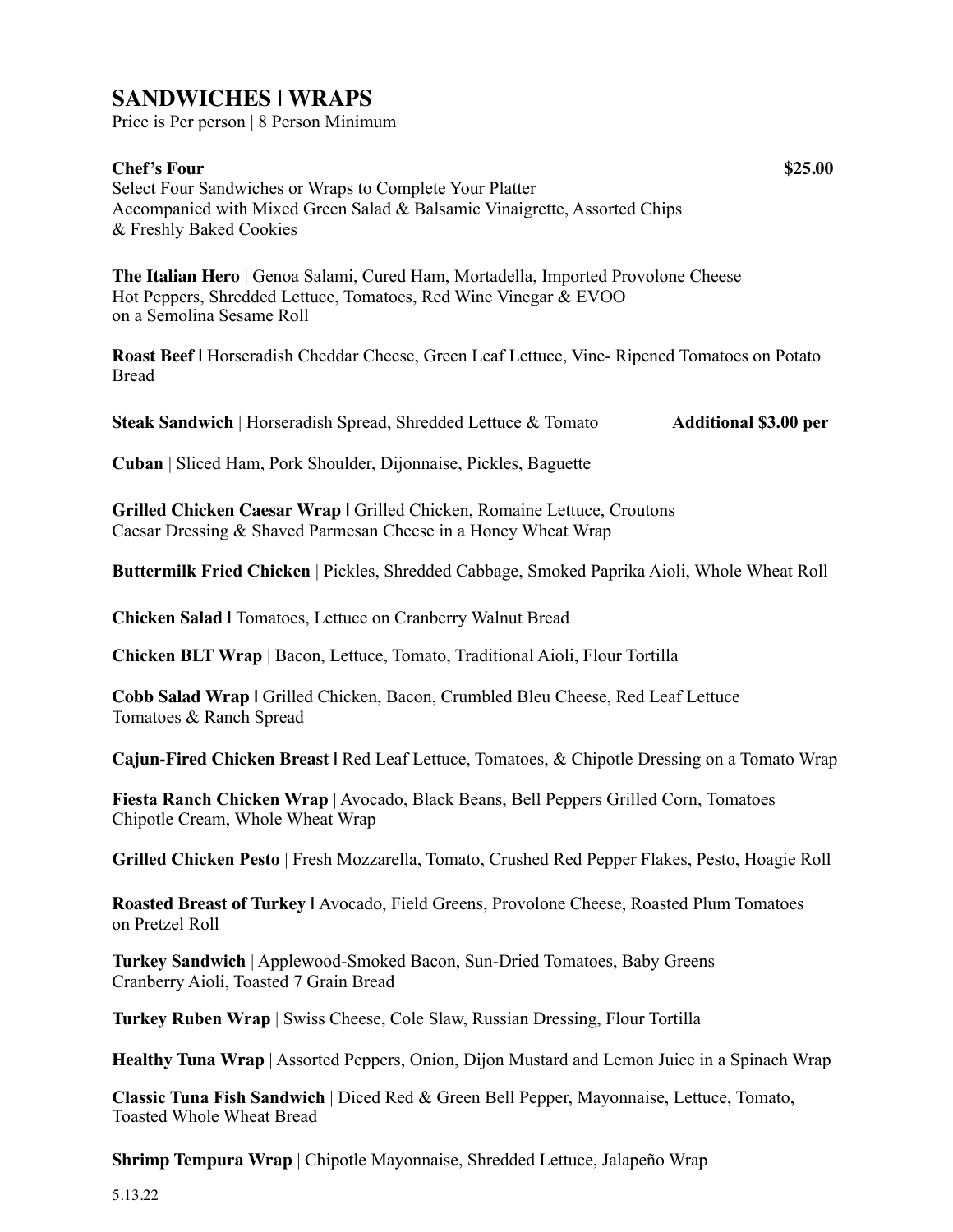**Smoked Salmon Salad Wrap |** Shaved Red Onions, Fried Caper Dill Aioli

**Lobster Roll** | Old Bay Aioli **Additional \$8.00 per** 

**Grilled Vegetable Wrap | Zucchini, Yellow Squash, Tri-Color Peppers** Portobello Mushroom, Red Onions, Tomatoes, Greek Yogurt & Goat Cheese Spread

**Curried Cauliflower & Chickpea Wrap** | Mustard Greens, Dried Cherries, Apricot, Whole Wheat Wrap [Vegan]

**Fried Artichoke Wrap** | Parmesan, Sautéed Spinach, Basil Aioli, Tomato Wrap

**Falafel Pita** | Tzaki, Tomato, Cucumber, Red Onion

**Fresh Mozzarella & Tomato Wrap** | Basil Oil, Sun-dried Tomato Pesto, Baby Arugula

**Hummus & Vegetable Wrap** | Hand-Blended Hummus, Cucumber, Alfalfa Sprouts Shredded Carrots Balsamic Vinaigrette, Whole Wheat Wrap

## **HOUSE-MADE SOUPS Each Soup Terrine \$135.00**

**Served with Crackers and Assorted Rolls | Serves about 15 people**

**Classic Chicken Noodle Chicken & Rice Broccoli & Cheddar [V] Cream of Mushroom Vegetable Minestrone [V] Potato Leek with Crispy Fried Onions Spinach Tortellini Soup Classic New England Clam Chowder Carrot Ginger [V] Egg Drop Soup Corn Chowder [V]8**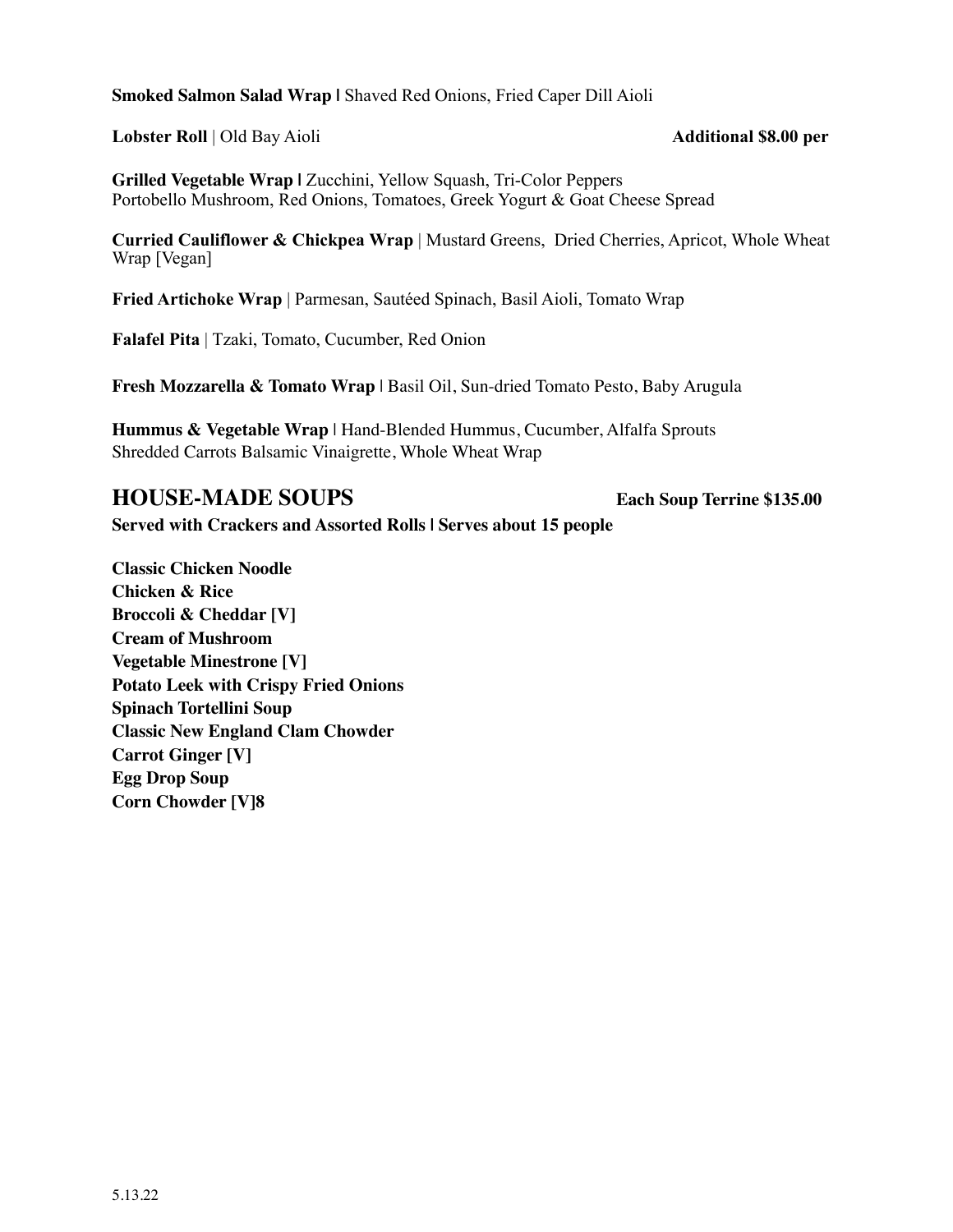# **ENTRÉE SALADS**

Price is per person (10 person minimum) | Served with Assorted Rolls & Grilled Pita

| Café 55<br>Blue Cheese, Raisin, Sliced Apples, Grape Tomatoes, Sunflower Seeds, Honey Mustard Dressing                                                      | \$15.50 |
|-------------------------------------------------------------------------------------------------------------------------------------------------------------|---------|
| Cobb<br>Grilled Chicken, Smoked Bacon, Avocado, Hard Boiled Egg, Blue Cheese, Balsamic Vinaigrette                                                          | \$15.50 |
| California Club<br>Roasted Turkey, Ham, Smoked Bacon, Cheddar Cheese, Cucumber, Grape Tomatoes<br>Avocado Dressing                                          | \$15.50 |
| <b>Sante Fe</b><br>Grilled Chicken, Avocado, Grilled Corn Tomatoes, Cucumbers, Red Onion, Tortilla Chards<br><b>Chipotle Dressing</b>                       | \$15.50 |
| Mediterranean<br>Cucumbers, Feta Cheese, Grape Tomatoes, Red Onion, Peppers, Herb Vinaigrette                                                               | \$15.50 |
| Caesar                                                                                                                                                      | \$13.00 |
| Grilled Chicken, Romano Cheese, Creamy Caesar Dressing<br><b>With Grilled Shrimp</b><br><b>With Chili-Lime Grilled Steak</b><br><b>With Grilled Chicken</b> |         |
| <b>Old Bay Shrimp</b><br>Cucumber, Grape Tomatoes, Goat Cheese, Quinoa, Avocado, Lemon Vinaigrette                                                          | \$22.00 |
| <b>Steakhouse</b><br>Chili-Lime Grilled Steak, Red Onion, Bell Pepper, Crumbled Blue Cheese, Olives<br><b>Blue Cheese Dressing</b>                          | \$22.00 |
| <b>Southwest Tuna</b><br>Grilled Corn, Black Beans, Avocado, Grape Tomatoes, Ranch Dressing                                                                 | \$17.50 |
| <b>Grilled Salmon</b><br>Avocado, Chickpeas, Grape Tomatoes, Hard Boiled Egg, Lemon Dressing                                                                | \$17.50 |
| <b>Asian Grilled Chicken</b><br>Sweet Chili Sauce, Crispy Lo Mein Noodles                                                                                   | \$15.50 |
| <b>Antipasto Pasta</b><br>Imported Julienne Meats & Cheeses                                                                                                 | \$15.50 |
| <b>Tricolor Cheese Tortellini</b><br>Slow Roasted Tomatoes, Parmesan Vinaigrette                                                                            | \$15.50 |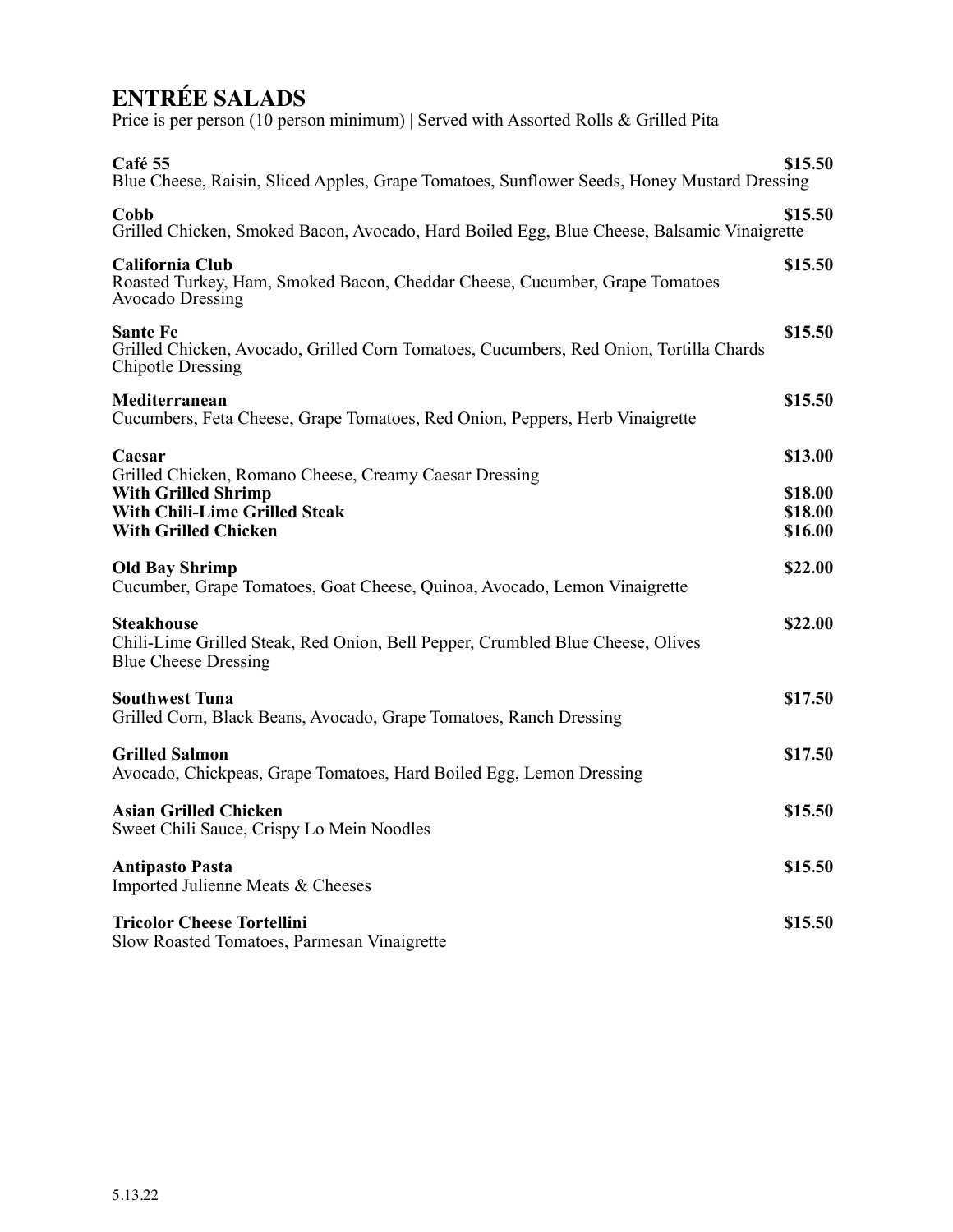## **HOUSE-MADE PIZZA**

Served with Crushed Red Pepper, Garlic Powder, Grated Parmesan Cheese

| <b>Margherita</b>   Tomatoes, Fresh Basil        | \$22.00 |
|--------------------------------------------------|---------|
| <b>Cheese</b>                                    | \$18.00 |
| White Pizza & Broccoli                           | \$24.00 |
| <b>Grilled Vegetable</b>                         | \$20.00 |
| <b>Italian Sausage   Garlic Buttered Crust</b>   | \$24.00 |
| <b>Mushroom</b>   Grilled Onions, Fontina Cheese | \$20.00 |
| <b>BBQ Chicken</b>   Monterey Jack Cheese        | \$23.00 |
| Pepperoni                                        | \$21.00 |

#### **CHEF'S PASTAS**

Price is per person (10 person minimum) | Served with Green Salad and Assorted Bread

| 18.50<br><b>Fettuccine Alfredo</b><br>Parmesan Cream Sauce<br>18.50<br>Linguine Carbonara<br>White Wine, Pancetta and Pecorino Romano |
|---------------------------------------------------------------------------------------------------------------------------------------|
|                                                                                                                                       |
|                                                                                                                                       |
|                                                                                                                                       |
|                                                                                                                                       |
| 18.50<br><b>Mezzi Rigatoni Caprese</b>                                                                                                |
| Vine-Ripened Tomatoes, Basil and Fresh Mozzarella                                                                                     |
| 18.50<br>Penne alla Vodka                                                                                                             |
| Italian Tomato-Cream Sauce                                                                                                            |
| 18.50<br><b>Spaghetti with Meatballs</b>                                                                                              |
| <b>Classic Tomato Sauce and Miniature Meatballs</b>                                                                                   |
| <b>Baked Ziti</b><br>18.50                                                                                                            |
| Tomato, Ricotta and Fresh Mozzarella                                                                                                  |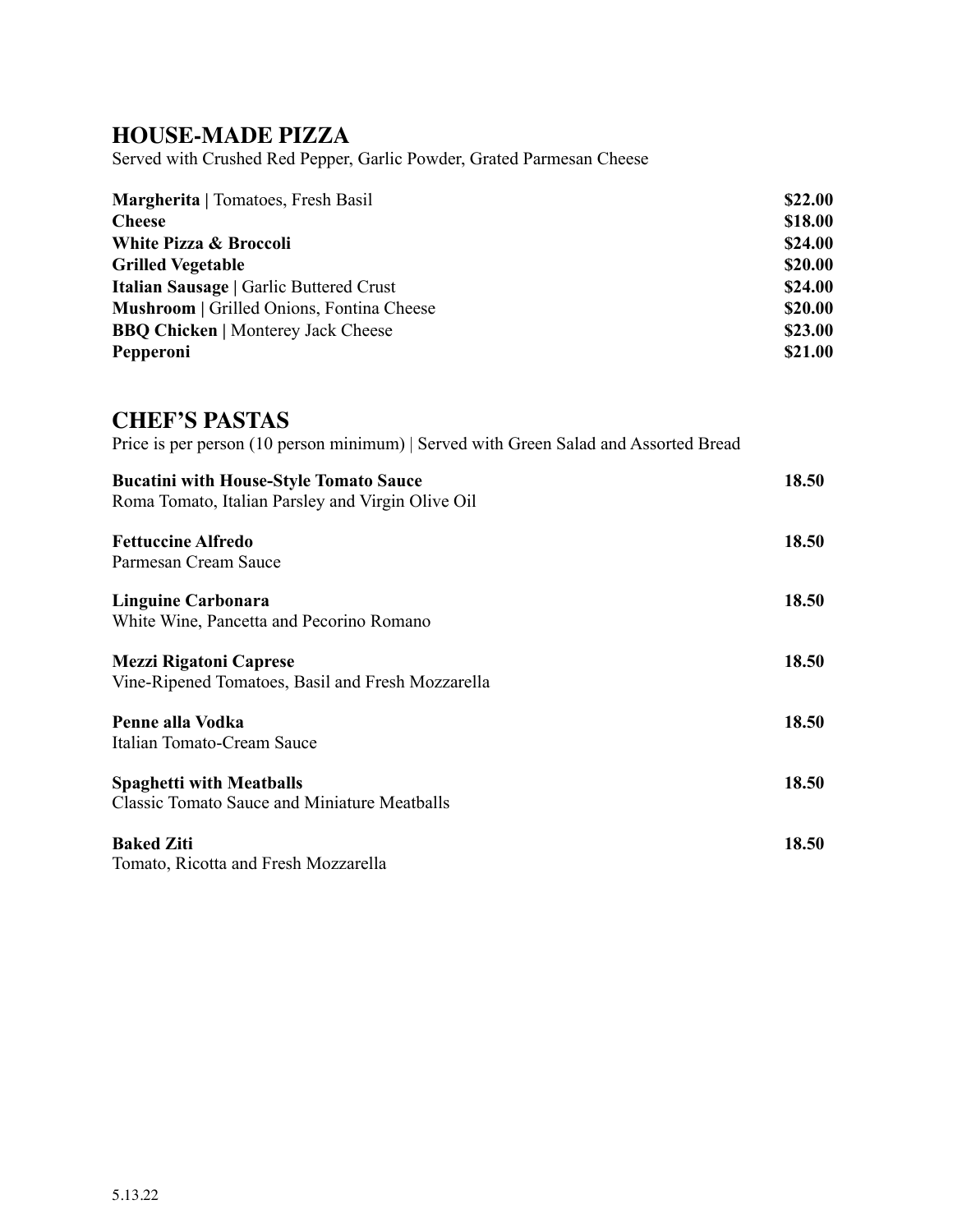## **HOT BUFFET SELECTIONS** \$35.00

Price is per Person (12 persons minimum) **Select | 2 Entrees | 1 Vegetable | 1 Starch Field Green Salad & Caesar Salad | Desserts Included in Menu** 

#### **1 Dedicated Attendant at \$ 250.00 will be required for all Hot Buffets**

**ENTRÉES | Select 2 Chicken Breast Marsala Chicken Parmigiana Skewered Tenderloin Tips** | Diable Sauce **Grilled New York Stripe | Creamy Cognac Sauce Grilled Flank Steak |** Chimichurri Sauce **Port Wine-Braised Lamb Shank Pan Seared Chicken Breast** with Muenster Cheese, Cucumber & Tomato Salad **Grilled Salmon Fillet** with Dill Butter **Panko Crusted Cod Loin | White Balsamic Beurre Blanc Sautéed Flounder Fillet |** Toasted Almonds & Lemon Butter Sauce **Penne Pasta |** Grilled Chicken Breast, Garden Vegetables & Garlic Cream**Penne Ala Vodka Cheese Ravioli |** Roasted Red Pepper Sauce & Goat Cheese **Mezzi Rigatoni Pasta |** Alfredo Cream Sauce

**VEGETABLES | Select 1 Candied baby Carrots** with Dill **Grilled Asparagus** with Truffle Oil **Cauliflower Au Gratin Steakhouse Style Creamed Spinach Shallot Buttered Green Beans** 

**STARCH | Select 1 Yukon Gold Mashed Potatoes Jasmine Rice** with Scallions **Roasted Fingerling Potatoes Roasted New York Potatoes** with Caramelized Onions **Wild Rice Blend**